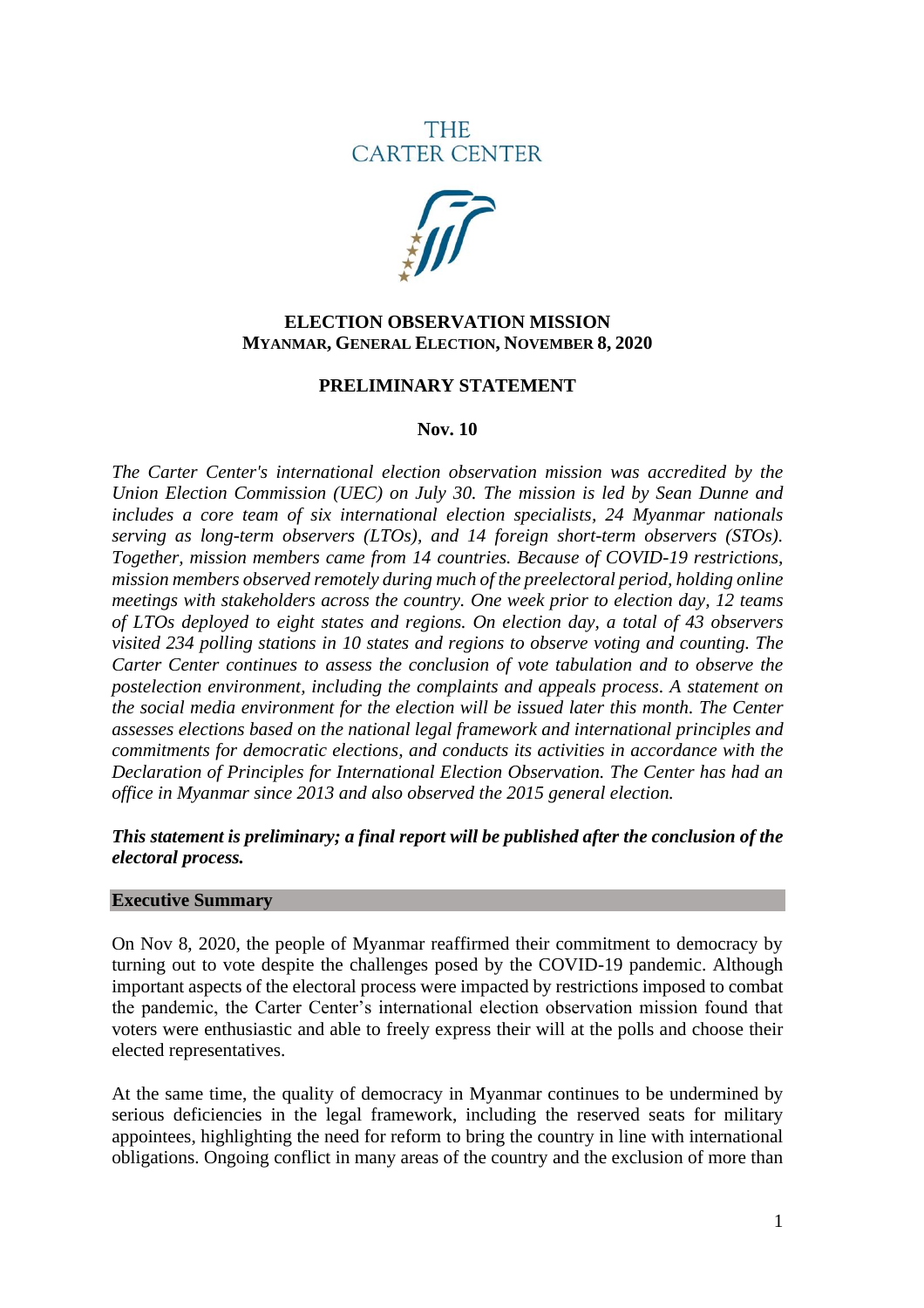two million people from the electoral process because of violence or discrimination further undermine the democratic character of the election process.

The efforts of the Union Election Commission (UEC) and Ministry of Health and Sports to overcome the challenges presented by COVID-19 are commendable. Following a sometimes-contentious preelection period, election day itself occurred without significant incidents or major irregularities being reported by mission observers.

In polling stations visited by Carter Center observers, election procedures were widely adhered to, with the conduct of voting assessed positively in 94% of polling stations visited. In polling stations where counting was observed, the process was conducted according to procedures and in the presence of party agents. Tabulation proceeded smoothly in tabulation centers observed by the mission, although access for mission observers was limited or denied in three cases. The Carter Center will continue to monitor the tabulation of results and the postelection complaint process.

## *Key preliminary Carter Center findings and conclusions include:*

**Legal framework:** The legal framework for elections requires reform in order to be in line with international obligations for democratic elections. Problematic aspects of the constitution include reserved seats in elected bodies for the military, inequality of the vote across constituencies, undue restrictions on who can be president, appointment procedures for the UEC that undermine its independence, and the lack of the ability to appeal UEC decisions. In addition, discriminatory provisions on citizenship continue to disenfranchise members of some ethnic minorities, particularly hundreds of thousands of Rohingya who lost the right to vote prior to the 2015 elections.

**Election administration:** The election administration has demonstrated resilience in adjusting to the challenges posed by COVID-19. The UEC exercised wide discretionary powers to regulate the process and has undertaken laudable efforts to update the voter roll, train election officials, and adapt procedures for voters vulnerable to COVID-19. However, the UEC's decision-making lacked transparency and openness in some instances, and it did not provide public access to timely election data. The UEC decisions on election cancellations and postponements, which disenfranchised some 1.4 million voters and will leave 22 seats in the national parliament vacant, were not supported by transparent criteria set out in advance. Given these postponements, the military should fully respect the constitutional provision that says they may only hold a number of seats equivalent to onethird of the elected seats in state and regional parliaments.

The administration of advance voting raised a number of concerns. Management of advance out-of-constituency voting lacked safeguards to ensure the secrecy and integrity of the vote. The expanded use of homebound voting, while facilitating participation, also attracted criticism because of unclear or inconsistently applied procedures.

**Voter registration:** The majority of mission interlocutors positively evaluated the quality of voter rolls, although some concerns over possible exclusion of vulnerable groups persisted. On election day, the mission did not find significant issues with the voter rolls in polling stations visited, although the media reported that voters were missing from voter rolls for the ethnic affairs minister races in Mandalay and Yangon.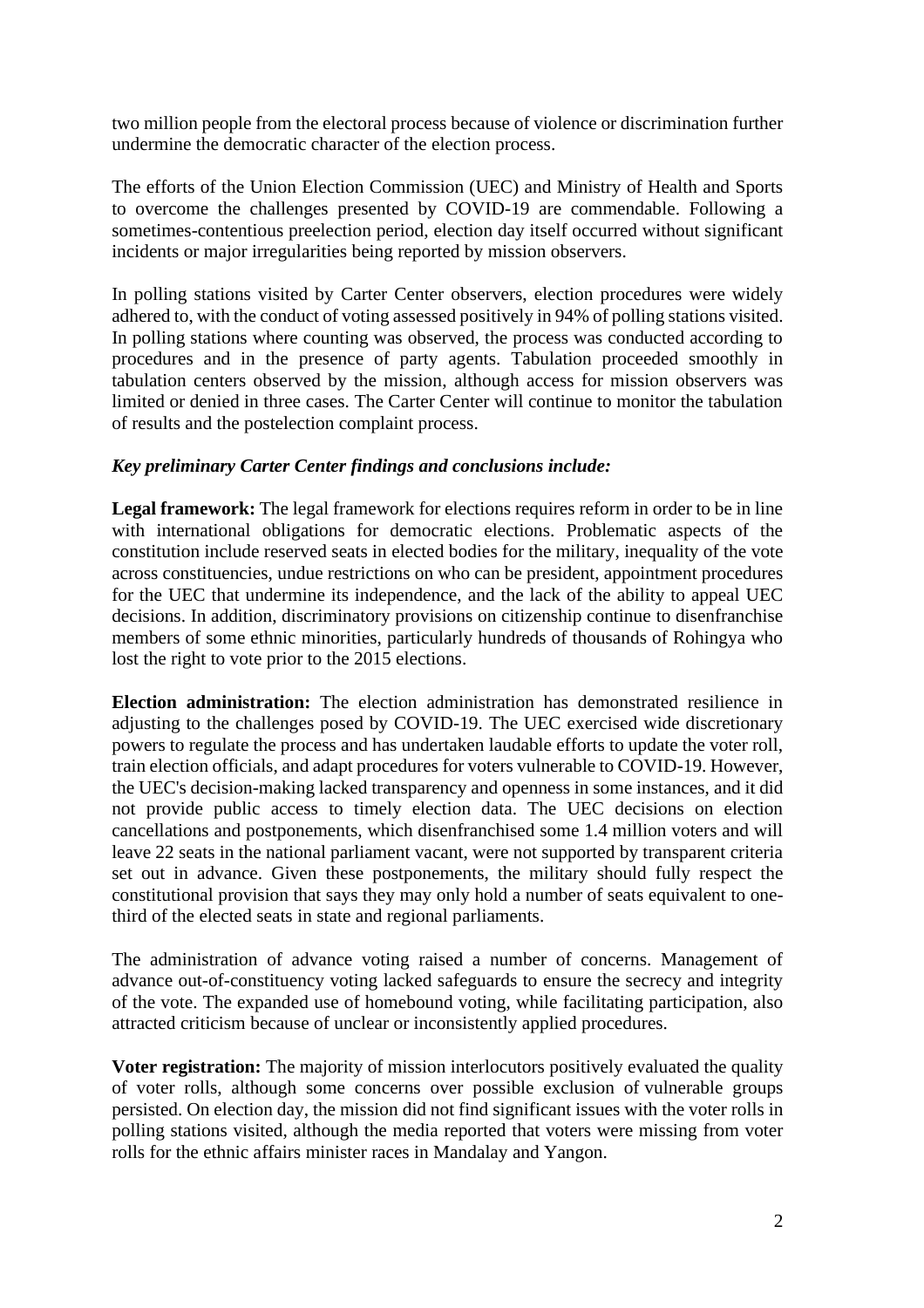**Candidate registration:** While voters had a wide range of political alternatives from which to choose, there were several issues related to candidacy. Citizenship-related eligibility criteria resulted in the denial of registration or the deregistration of a number of candidates, particularly those from religious and ethnic minorities. In addition, over 15 percent of candidates were deregistered well into the campaign period (the majority because of the deregistration of one political party). This not only affected the right of individuals to stand for office but also prevented political parties from replacing candidates. Finally, collection and publication of data on candidates' ethnicities and religions does not appear to comply with the constitutional right to privacy and international data protection principles.

**Participation of women:** While there has been a gradual increase in the number of women candidates since 2010, only 16 percent of candidates in the 2020 elections were women. Although some parties implemented internal equity policies, temporary special measures for greater inclusion of women should be considered as a remedy. Women also remained underrepresented in the higher levels of electoral bodies, with no women serving as UEC commissioners.

**Campaign environment:** The visibility and intensity of public campaigning was impacted by COVID-19 restrictions that limited movement and assembly. Nevertheless, two-thirds of the contestants interviewed by The Carter Center reported having been able to campaign freely and on equal conditions. Some contestants expressed concerns over the perceived privileged access of the governing party as well as the inconsistent enforcement of COVID-19 restrictions on larger campaign events. In addition, the UEC's review of political party scripts for free airtime on television and radio appeared overly stringent and at odds with international obligations for freedom of expression.

The campaign environment was generally calm and peaceful. However, there were isolated instances of clashes between party supporters, leading to one death, as well as acts of vandalism and destruction of campaign materials in several locations. Three NLD candidates in Rakhine State were abducted by the Arakan Army. In addition, there were reports of interference with campaigning or special rules being imposed in some areas that limited contestants' access.

**Election dispute resolution:** Election mediation committees were established by the UEC, and the majority of political parties agreed to a code of conduct with a monitoring committee to assess compliance. Both of these were positive, voluntary mechanisms of electoral dispute resolution. Although the committees' decisions are not legally binding, stakeholders found them effective in defusing tensions, encouraging dialogue, and building consensus.

**Social media:** Most contestants actively used social media, in particular Facebook, to reach their constituents. Activity across party and candidate accounts grew rapidly as the official campaign began and remained at a high level until the campaign silence period. Carter Center social media monitoring of public Facebook pages identified substantial amounts of election-related disinformation, which frequently contained hate speech directed at ethnic and religious minorities that was accessible to millions of Facebook users. Women candidates were also targeted by hate speech and harassment.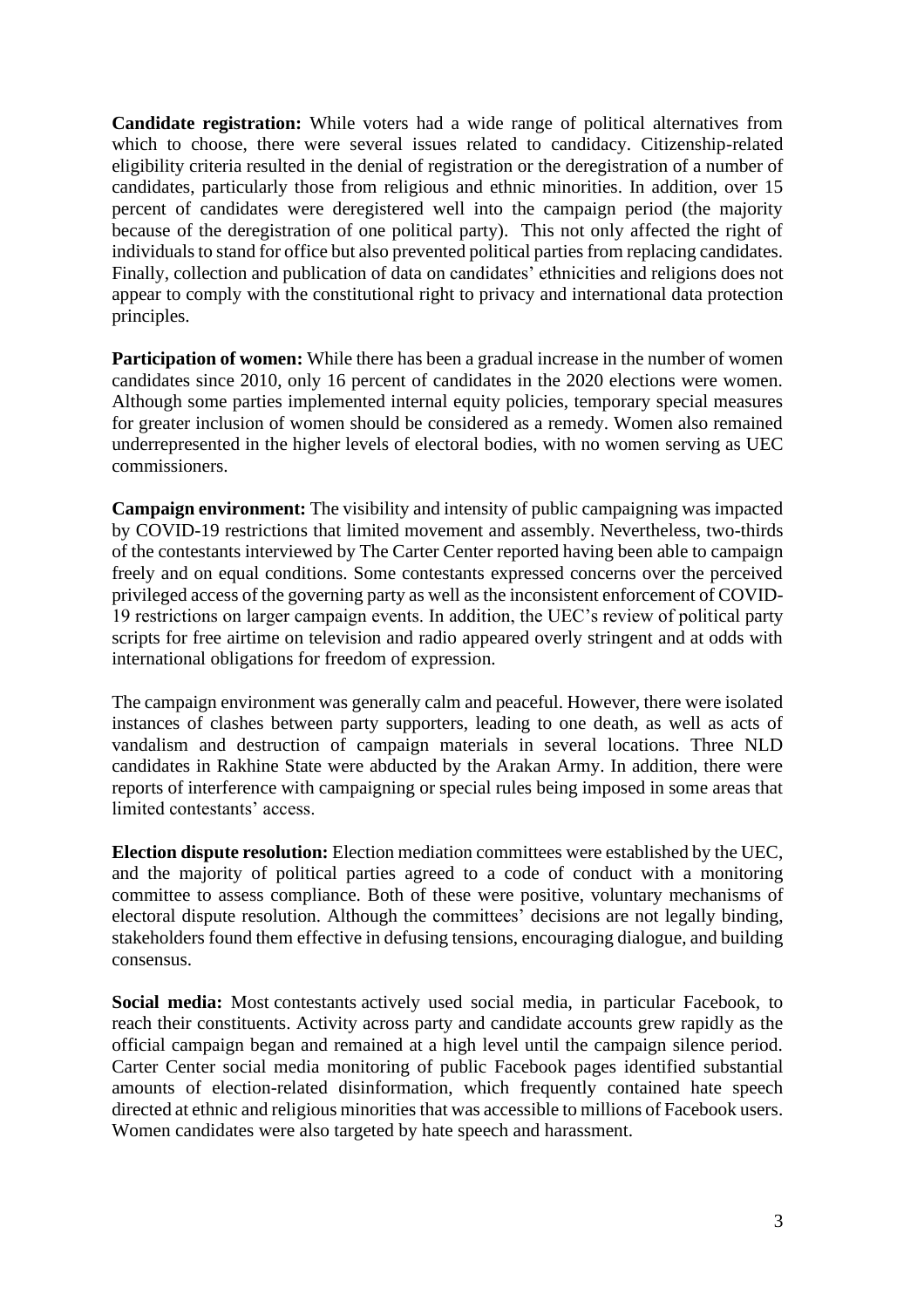**Election observation:** Despite initial accreditation issues, citizen observers were able to observe most aspects of the election process. Their work in the preelection period, as well the widespread presence of party agents and citizen observers on election day, contributed to enhancing transparency. Some observers, including Carter Center observers, reported being closely monitored by security forces and faced additional reporting requirements on deployment plans. Such restrictions are inappropriate and reduce the ability of observers to ensure transparency.

The work of the Carter Center mission has also been affected by COVID-19 prevention measures. The mission adapted its approach to enable observation activities while maintaining its core principles of independence, impartiality, and fact-based reporting. The mission could not access the process fully because of travel restrictions and therefore conducted hundreds of meetings remotely. As the mission was not able to observe the campaign and election preparations directly, it was not able to evaluate all claims made by interlocutors and is therefore not able to provide a thorough assessment of all aspects of the process.

The Carter Center wishes to thank the Union Election Commission for facilitating its work, and all stakeholders who have taken the time to meet with the mission. The mission will continue to observe the postelection environment, including the resolution of electoral disputes, and may issue further statements. The Carter Center intends to release the final report from the mission, together with recommendations, before the end of March 2021.

### **Statement of Preliminary Findings and Conclusions**

### **Background**

The Nov. 8 elections were the second general elections since the beginning of democratic reforms in 2011 and are an important step in the country's democratic transition. The ruling National League for Democracy (NLD) and the opposition Union Solidarity and Development Party (USDP) are the largest parties in the outgoing parliament; however, since 2015 the political landscape has evolved, with several ethnic parties merging and other new parties competing in the elections. These shifts underpin a dynamic political competition that offered voters a spectrum of choices.

The election date was announced on July 2, 2020. The preparations for elections took place in the context of the COVID-19 pandemic and health protocols that have restricted movement and led to stay-at-home orders in 22 percent of townships.<sup>1</sup> In addition, several areas of the country remain affected by conflict involving government forces and ethnic armed organizations. Over time, these conflicts have created large numbers of refugees and internally displaced persons (IDPs) and have led to the postponement or cancellation of elections in parts of seven of Myanmar's 14 states and regions.

The Carter Center mission was accredited by the UEC on July 30. Because of COVID-19 travel restrictions, the Center adapted its election observation methodology, including by recruiting Myanmar citizens to serve alongside foreign nationals as election observers. During the preelectoral period, the mission carried out its observation work remotely and

<sup>&</sup>lt;sup>1</sup> On April 16, 2020, COVID-19 was classified by government authorities as a natural disaster.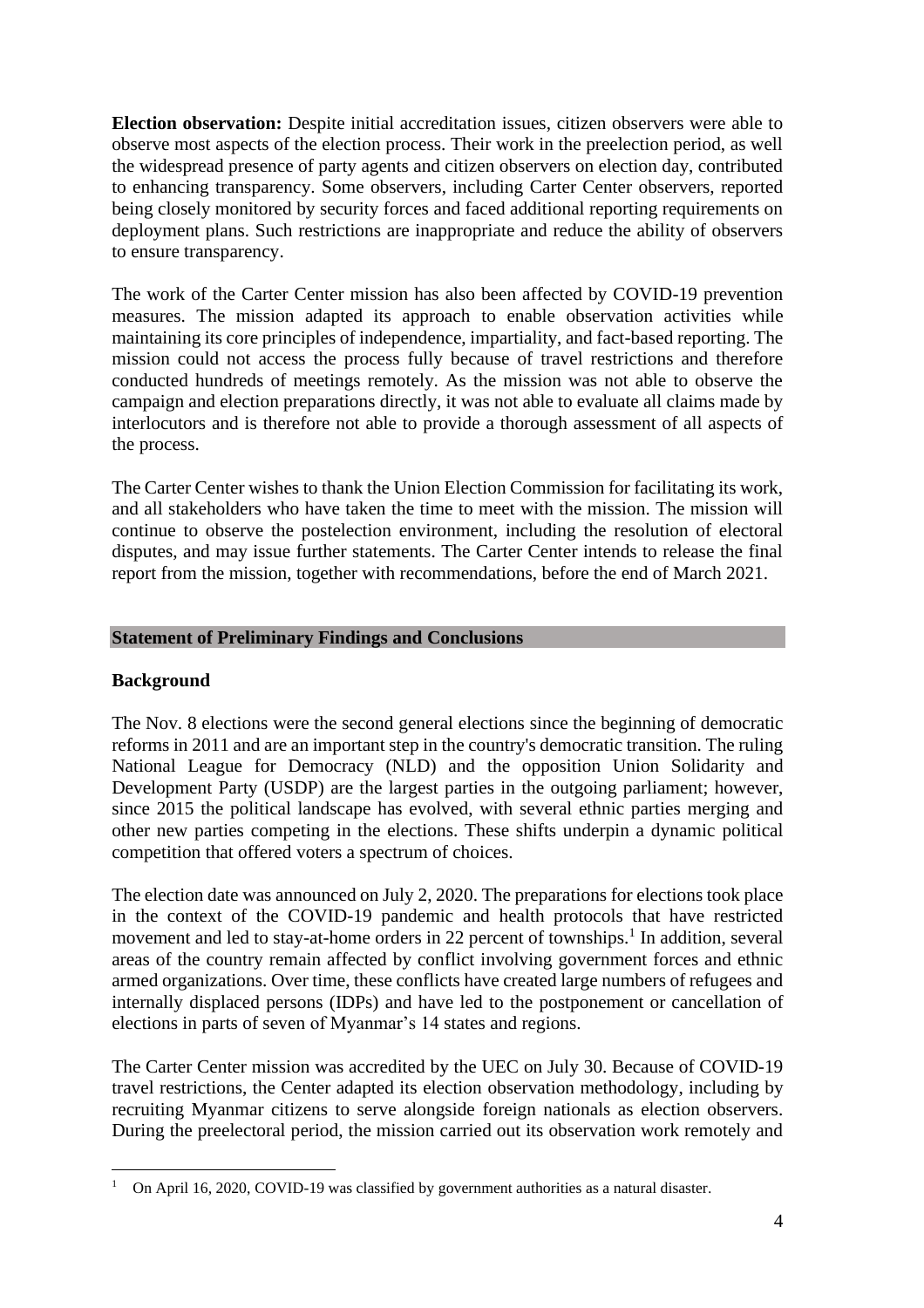held over 1,000 online meetings with election, security, and government officials; political parties and candidates; civil society organizations (CSOs); and media outlets across the country. The work of the mission was augmented by a social media monitoring unit. However, the Center's ability to observe the process directly has been constrained by the COVID-19 restrictions, and the findings of this preliminary statement are necessarily limited as a result. This preliminary statement builds on two earlier interim statements published in October. 2

### **Electoral System and Legal Framework**

These elections were held to elect three-quarters of the members of the two houses of the Union Parliament as well as of the 14 state and regional parliaments. All candidates are elected in single member constituencies under a first-past-the-post electoral system. At the union level, 168 of the 224 upper house members and 330 of 440 lower house representatives are directly elected. The commander-in-chief of the Defense Services appoints one-quarter of the members of each chamber at both the union and state/region level, allowing the military to prevent changes to the constitution. The appointment of unelected military members is at odds with fundamental democratic principles, which specify that the will of the people as expressed in genuine elections is the basis for government authority. 3

Each state and region has 12 members in the upper house of the Union Parliament. Constituencies for the upper house are drawn by combining or dividing townships. Each Self-Administered Zone or Self-Administered District corresponds to one constituency, guaranteeing these units upper house representation. For the lower house and state and regional assemblies, constituencies are based on the administrative boundaries of townships rather than on population or numbers of voters. For lower house elections, each of the country's 330 townships corresponds to a constituency, while for state and regional assemblies, each township is divided into two constituencies. This results in considerable disparities in the size of constituencies. At odds with principles of equal representation and international good practice, a representative in the same assembly may represent a constituency of either a few thousand or a few hundred thousand voters.<sup>4</sup>

To facilitate representation of ethnic minorities, 29 ethnic affairs ministers are elected to state and regional assemblies in areas where the ethnic population is equal to or greater than 0.1 percent of the total national population. This does not apply to minorities that are

<sup>&</sup>lt;sup>2</sup> See Interim statement 1 (Oct. 13) at [www.cartercenter.org/news/pr/2020/myanmar-101320.html.](http://www.cartercenter.org/news/pr/2020/myanmar-101320.html) See Interim statement 2 (Oct. 30) at [www.cartercenter.org/news/pr/2020/myanmar-103020.html.](http://www.cartercenter.org/news/pr/2020/myanmar-103020.html)

<sup>&</sup>lt;sup>3</sup> Article 21 of the Universal Declaration of Human Rights (UDHR) states, "The will of the people shall be the basis of the authority of government; this will shall be expressed in periodic and genuine elections …." See also the International Covenant on Civil and Political Rights, (ICCPR) Article 25, and the accompanying United Nations Human Rights Committee (UNHRC) General Comment 25, para. 7, which states that "where citizens participate in the conduct of public affairs through freely chosen representatives, it is implicit in Article 25 that those representatives do in fact exercise governmental power and that they are accountable through the electoral process for their exercise of that power." See also the Venice Commission's Code of Good Practice in Electoral Matters, pt. I.5.

UNHRC General Comment 25, para. 21, provides that "the vote of one elector should be equal to the vote of another." The Venice Commission's Code of Good Practice, 2.2.1, provides for equal voting power and states with regard to the number of voters or residents per constituency: "The permissible departure from the norm should not be more than 10%, and should certainly not exceed 15% except in special circumstances (protection of a concentrated minority, sparsely populated administrative entity)."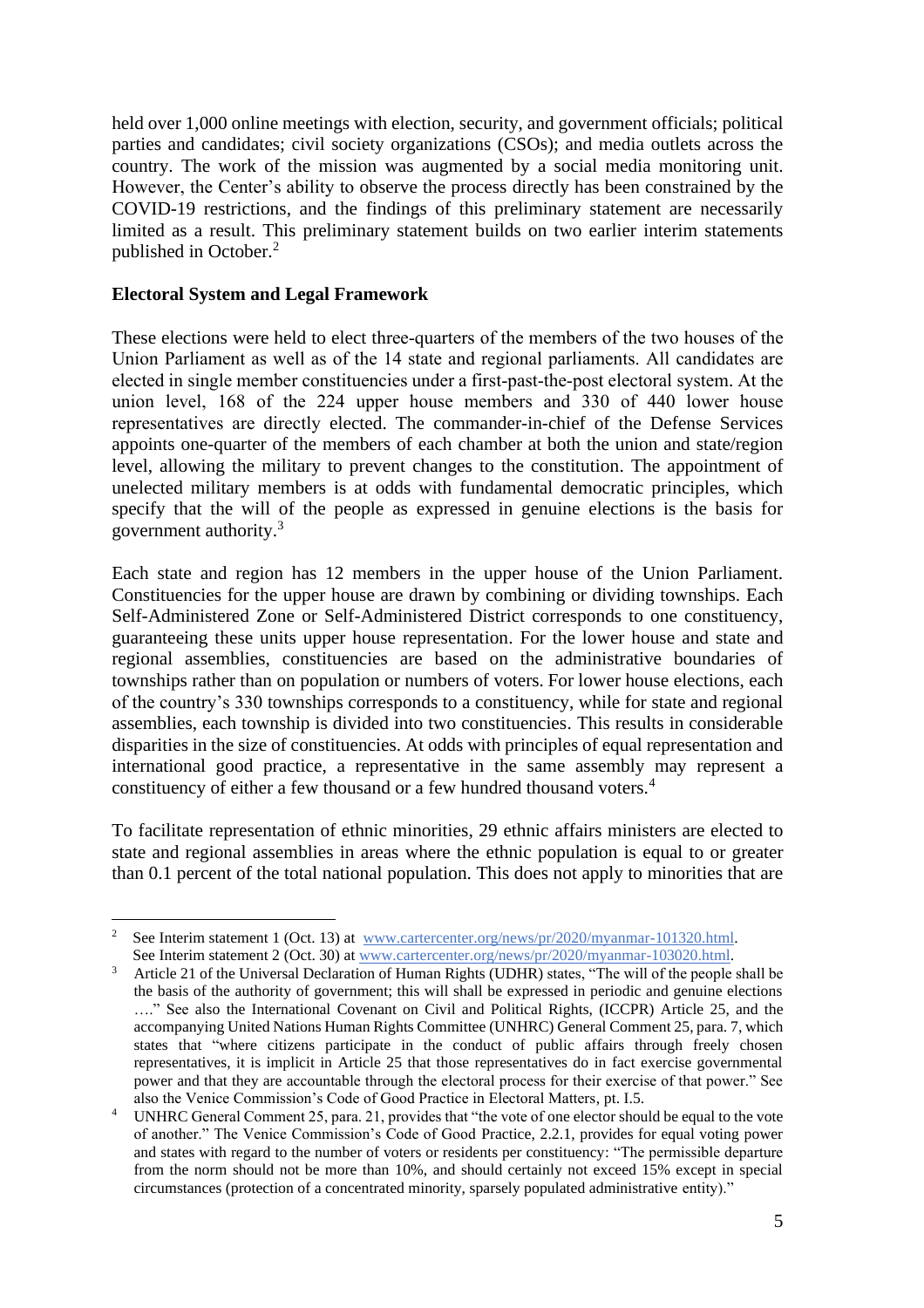the majority within their state and region. Ethnic affairs ministers are elected by voters from the respective minority.

### *Legal Framework*

General elections are primarily regulated by the constitution, a set of three election laws,<sup>5</sup> the Law on the Union Election Commission, and the Political Parties Registration Law; all of the laws were adopted in 2010. These are supplemented by bylaws, rules, and regulations issued by the UEC.

The legal framework retains a number of provisions that structurally impact the democratic character of the electoral process. In addition to reserved seats for the military and the mismatched delimitation of constituencies, there are restrictions on the right to vote and to stand as a candidate, issues with the authority and independence of the election management body, restrictions on eligibility for the presidency, insufficient regulation of advance out-of-constituency voting, and a lack of provision for the appeal of UEC decisions. In addition, discriminatory legal provisions on citizenship effectively disenfranchise members of unrecognized ethnic minorities, particularly the Rohingya. <sup>6</sup> The Carter Center has recommended addressing all of these issues in the past and continues to recommend changes to these areas.

However, some positive steps have been taken to improve the legal framework, and some past Carter Center recommendations have been fully or partially implemented. Amendments to laws and bylaws passed in 2019 and 2020, *inter alia*, formalized the role of election mediation committees (EMCs) for dispute resolution, required military personnel and their families to vote outside of barracks, obliged election subcommissions to facilitate voting by persons with disabilities, acknowledged the right of observers to be in polling stations, and provided for the replacement of spoiled ballots. In addition, parliament considered constitutional amendments in 2020, many of which would have brought the legal framework more in line with international obligations.<sup>7</sup>

## **Election Administration**

### *Structure and Composition*

Elections are administered by the UEC at the national level and by subcommissions in states and regions (14), Nay Pyi Taw as the union territory (1), districts (82), townships (330), and in wards and village tracts (17,067). Approximately 42,047 polling stations were established, some 1,800 more than in 2015, to facilitate distancing as part of COVID-19 preventive measures and to accommodate the increased size of the electorate.

The UEC is a permanent body appointed by the president and approved by the parliament. Members serve five-year terms. Parliament has limited discretion to confirm the appointments. <sup>8</sup> Five UEC members, the minimum number set by the constitution, assumed

<sup>5</sup> The Amyotha Hluttaw (upper house) Election Law, Pyithu Hluttaw (lower house) Election Law, and the Region and State Hluttaw Election Law. Apart from provisions on candidate registration, the three laws are identical.

<sup>&</sup>lt;sup>6</sup> In 2017, some 700,000 Rohingya were displaced to Bangladesh during a major operation by security forces.

 $\frac{7}{10}$  Although supported by the majority of lawmakers, the amendments did not receive the approval of the qualified majority (75%) required for adoption.

<sup>&</sup>lt;sup>8</sup> The constitution provides that appointments by the president shall not be refused unless it can clearly be proved that the nominee does not meet the qualifications required by the constitution.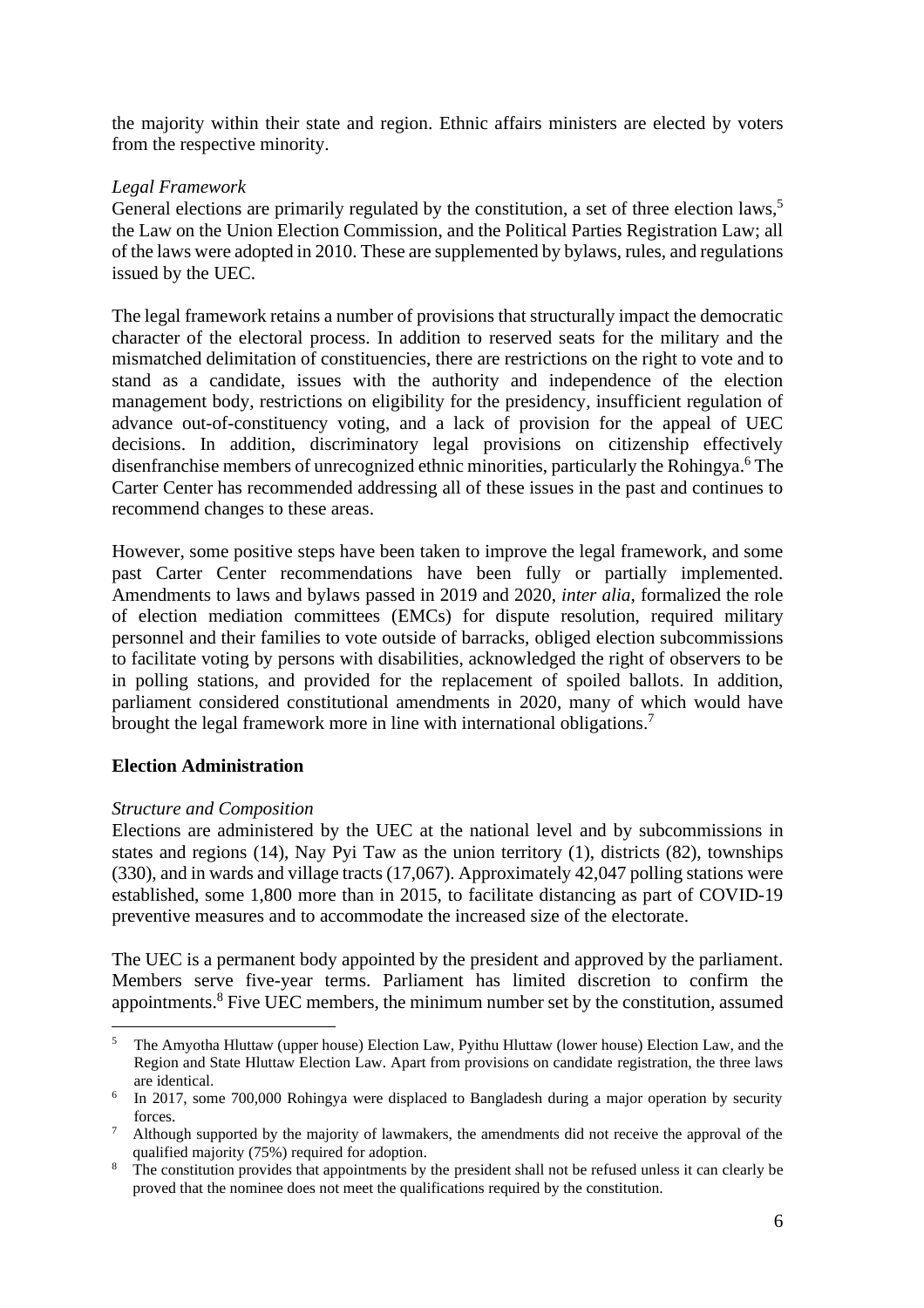office in 2016, and an additional 10 members were appointed in 2019. The authority of the executive to appoint UEC members does not provide a mechanism that ensures the impartiality and independence required by international principles. 9

Subcommissions at the region/state, district, and township levels are appointed by the UEC and are generally composed of volunteers and civil servants from government departments at the respective level. Meanwhile, polling station staff are appointed by the respective township subcommissions. Gender-disaggregated data on the composition of Myanmar's electoral bodies is not publicly available. However, there are no women among the UEC commissioners or in the leadership of its secretariat. According to the UEC, women make up over 20 percent of commissioners at the state/regional level and over 15 percent at district/level and township level. Women do appear to be well represented among polling staff at managerial level. Observers noted that some 75 percent of polling station officers in locations visited were women.

#### *Transparency and Consultation*

The legal framework gives wide discretion to the UEC to regulate the election process. Since the announcement of elections on July 2, the UEC has issued public updates on key election dates and activities via 83 announcements and notifications. Despite past recommendations, the UEC did not publish an electoral calendar, and as a result, uncertainty over the election schedule continues to detract from the transparency and predictability of the framework for all stakeholders.

The election law does not require the UEC sessions to be public or that the UEC publish the records of its meetings.<sup>10</sup> Throughout the process, interlocutors expressed concerns about a lack of transparency in UEC decisionmaking and communication, as well as insufficient stakeholder engagement. As importantly, the UEC did not publish key election data prior to election day, including the final list of registered candidates or the final numbers of registered voters.

At the grassroots level, subcommissions were reported to be more open to stakeholder engagement. Over 80% of party and candidate representatives interviewed reported that subcommissions held ad hoc or periodic meetings to provide election-related information and updates. This engagement contributed to building confidence and to transparency around subcommissions' work. Overall, 69% of interlocutors stated that subcommissions provided sufficient and relevant information to parties and candidates.

#### *Election postponements and cancellations*

Constitutional and legal provisions allow the UEC to postpone or cancel elections because of natural disaster or insecurity.<sup>11</sup> On Oct.16, the UEC postponed elections in 15 full townships and cancelled elections in parts of 41 townships located in Bago Region and

General Comment 25 to ICCPR, para. 20, specifies that "an independent electoral authority should be established to supervise the electoral process and to ensure that it is conducted fairly, impartially and in accordance with established laws which are compatible with the Covenant."

<sup>&</sup>lt;sup>10</sup> Paragraph 81 of the Venice Commission's Code of Good Practice in Electoral Matters provides that "the meetings of the central electoral commission should be open to everyone, including the media." Paragraph 19 of UNHRC General Comment No. 34 to Article 19 of the ICCPR states that "to give effect to the right of access to information, States parties should proactively put in the public domain Government information of public interest. States parties should make every effort to ensure easy, prompt, effective, and practical access to such information."

<sup>&</sup>lt;sup>11</sup> Section 399(e) of the constitution, Section 50 of the election laws, Section 10(f) of the UEC law.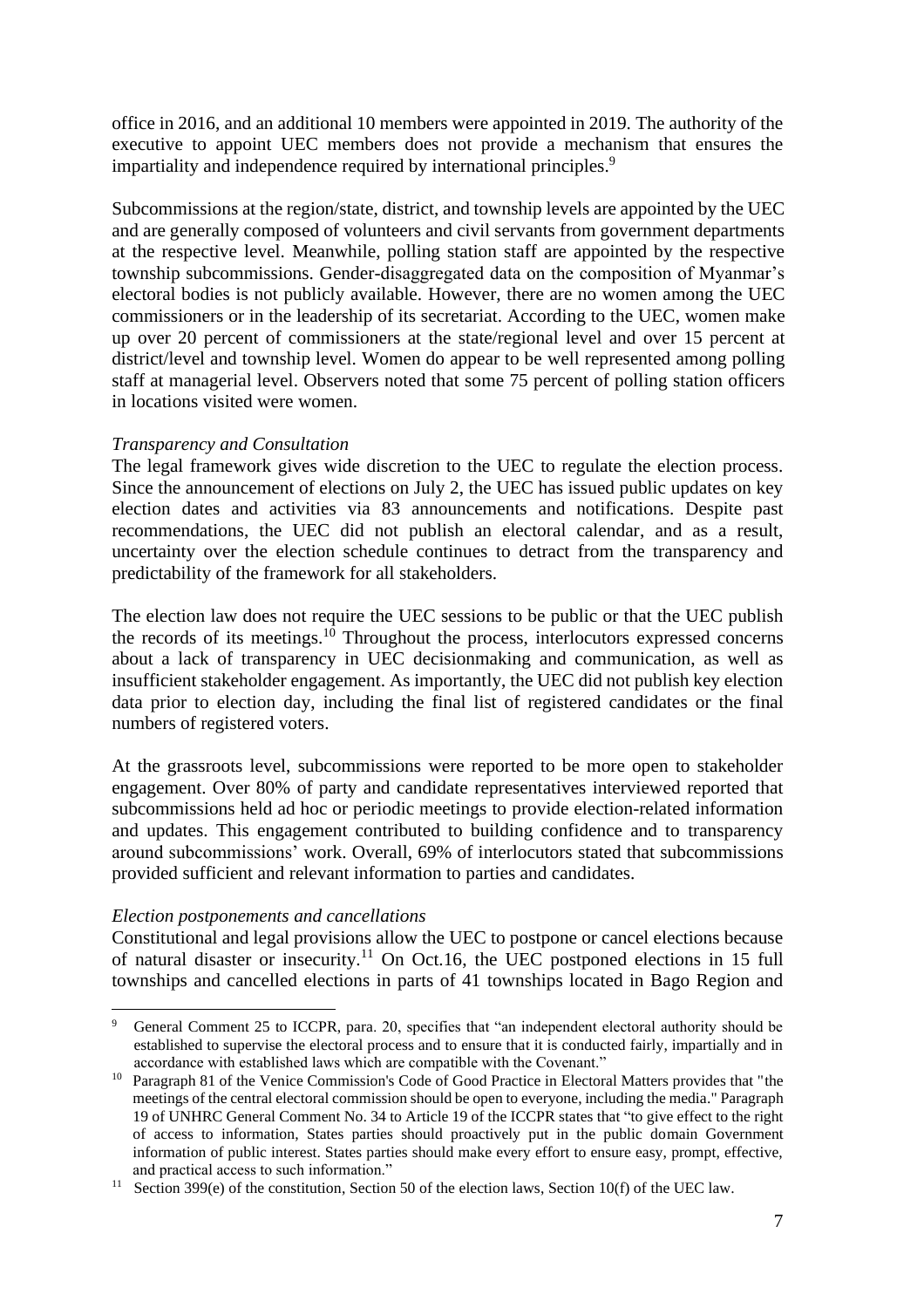Kachin, Kayin, Mon, Rakhine and Shan states. The UEC decisions were criticized as opaque by a range of political parties and stakeholders. Criticisms emphasized the failure to explain inconsistencies in the assessment of security conditions and the disproportionate effect on voters and contestants in ethnic minority areas. Subsequently, additional cancellations were announced in 94 of Paletwa's 95 village tracts, while postponements were rescinded in one ward and nine village tracts within five townships. The cancellations and postponements resulted in 22 seats in the Union Parliament and 32 seats in Rakhine (20) and Shan (12) state parliaments being vacant, and an estimated 1.4 million voters being disfranchised, including up to 1 million in Rakhine State alone.

Cancellations and postponements have an impact on suffrage rights, political representation, and the equality of conditions for election. If the election in a full constituency is postponed, the seat is left vacant and a by-election can only be held after one year. The cancellation of voting in parts of constituencies still allows for representatives to be elected by voters in the remaining wards and village tracts, which creates concerns about actual or perceived manipulation of election outcomes.<sup>12</sup>

Following the 2015 elections, The Carter Center recommended that the UEC establish transparent criteria for decisions regarding the postponement and cancellation of elections. The Center notes that the UEC's decisions regarding cancellations and postponements during the 2020 elections were similarly not supported by clear criteria.

### *Poll Worker Training*

COVID-19 health protocols have had an impact on poll worker training. Voters' impressions of the performance of election authorities is often shaped by their interaction with poll workers and the competence with which polling stations are run. COVID-19 created challenges for the organization of trainings and also necessitated the implementation of new health procedures at polling stations. A notable innovation of the UEC was the development and distribution of a range of training materials for subcommissions, including a guide, polling and counting training videos, and other selflearning resources. Online and some in-person training was carried out for polling station staff, medical personnel, and volunteers who served on election day.

### *Voter Education*

In cooperation with national civil society organizations and international partners, the UEC carried out a nationwide public outreach campaign targeted at key demographics, including women, youth, and first-time voters. This outreach included the distribution of pamphlets, posters, game boxes, billboards, street theater guidebooks, mock voting kits, easy-to-read cartoons, and educational and motivational video series. Materials were produced in 22 ethnic languages, and in Braille in three languages. Based on interviews conducted with stakeholders from a sample of 108 townships (approximately one third of all townships), mission observers reported that the intensity of voter education was low in just under 50% of townships, medium in just over 40% and high in only 10%. These efforts were complemented by online efforts, including the UEC's dedicated website for voters to check their registration status, mobile apps, and text messaging to reach out to voters.

### **Voter Eligibility and Registration**

<sup>&</sup>lt;sup>12</sup> For example, the lower house seat for Paletwa in Chin State will be determined by 8 of its 102 wards and village tracts.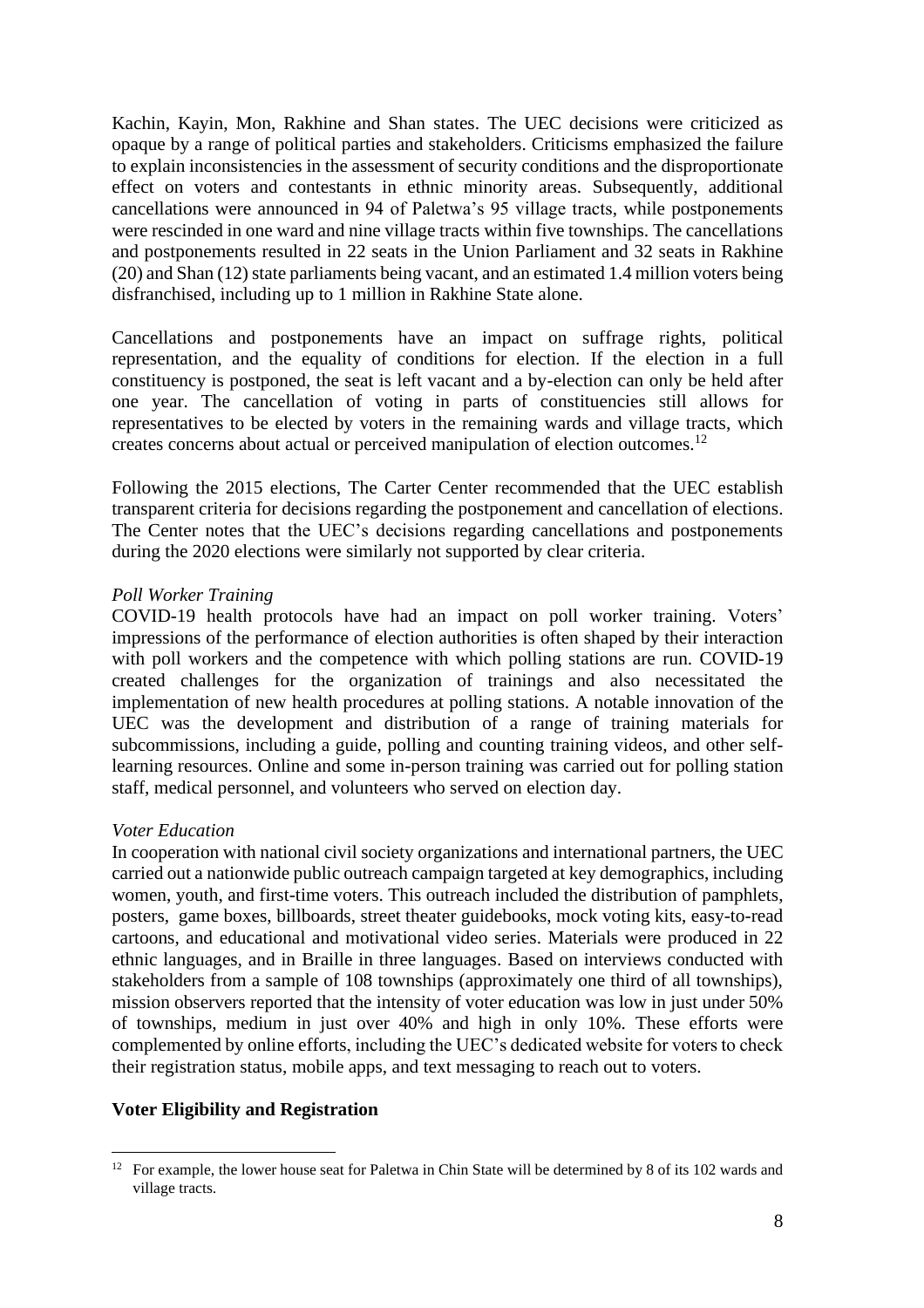The election law provides that citizens, associate citizens, and naturalized citizens who are at least 18 years old and recorded on the voter roll are eligible to vote. Members of religious orders, persons serving prison sentences, those declared to be "of unsound mind" by a competent court, those not cleared from bankruptcy, and those who have assumed foreign citizenship do not have the right to vote. These restrictions on the right to vote are not fully in line with the principles of universal and equal suffrage.<sup>13</sup> In addition, the former holders of temporary citizenship certificates, whose voting rights were removed prior to the 2015 elections, remain disenfranchised. The majority of these were ethnic Rohingya from Rakhine State.

Preliminary voter rolls are drawn from the data provided by the General Administrative Department (GAD) and the Ministry of Labor, Immigration, and Population. To verify the voter list, the UEC undertook two rounds of voter roll display, giving voters an opportunity to review and update their records, although some areas were omitted because of ongoing armed conflict. Voters could also check their records and polling station assignments through a website and mobile applications. Over 9 million voters (about 24%) reportedly checked their records. The main corrections requested were changes to names and addresses, inclusion of missing eligible voters, and removal of deceased voters. Following the first display, 953,466 additional voters were included on the voter roll. As of election day, the UEC had not published the total number of voters on the voter roll.<sup>14</sup>

Fifty percent of interviewed party and candidate interlocutors who applied to receive a copy of an entire voter list reported that they did not receive it for one reason or another, including that their request was not sufficiently justified. At the same time, 76% of those interviewed reported that they received a digital copy for the constituency in which they were competing. Over 80% of the 479 party and candidate representatives interviewed characterized the quality of the voter roll as good or adequate.

However, a notable 40% of political interlocutors in Kayin State and 33% from Shan (North) assessed the quality of the voter roll as poor. In addition, 69% of CSOs and 64 % of media interlocutors expressed concern over the possible exclusion of vulnerable groups, particularly migrant workers, IDPs, and ethnic and religious groups. Over 38% of interlocutors in Rakhine State, 50% in Mon and Kayin states, and 67% in Chin and Kachin states stated that security impacted IDPs' ability to check the voter roll.

The legal amendments made in 2020 reduced the residency requirement for voters from 180 to 90 days. This change was especially important for seasonal workers, migrant workers returning from abroad, and IDPs. However, several ethnic communities raised concern over the potential influence of seasonal workers on election outcomes in their areas. Moreover, while these measures facilitated participation, the administrative

<sup>&</sup>lt;sup>13</sup> UN HRC General Comment 25, para. 10, states: "The right to vote [...] may be subject only to reasonable restrictions, such as setting a minimum age limit for the right to vote." Article 29 of the Convention of the Rights of Persons with Disabilities (CRPD) requires states to "guarantee to persons with disabilities political rights and the opportunity to enjoy them on an equal basis with others". Paragraph 9.4 of the 2013 CRPD Committee's Communication No. 4/2011 (Hungary) states that "[...] an exclusion of the right to vote on the basis of a perceived or actual psychosocial or intellectual disability, including a restriction pursuant to an individualized assessment, constitutes discrimination on the basis of disability [...]"

<sup>&</sup>lt;sup>14</sup> The total number of voters on the voter roll was 37,268,876, published on Nov 9.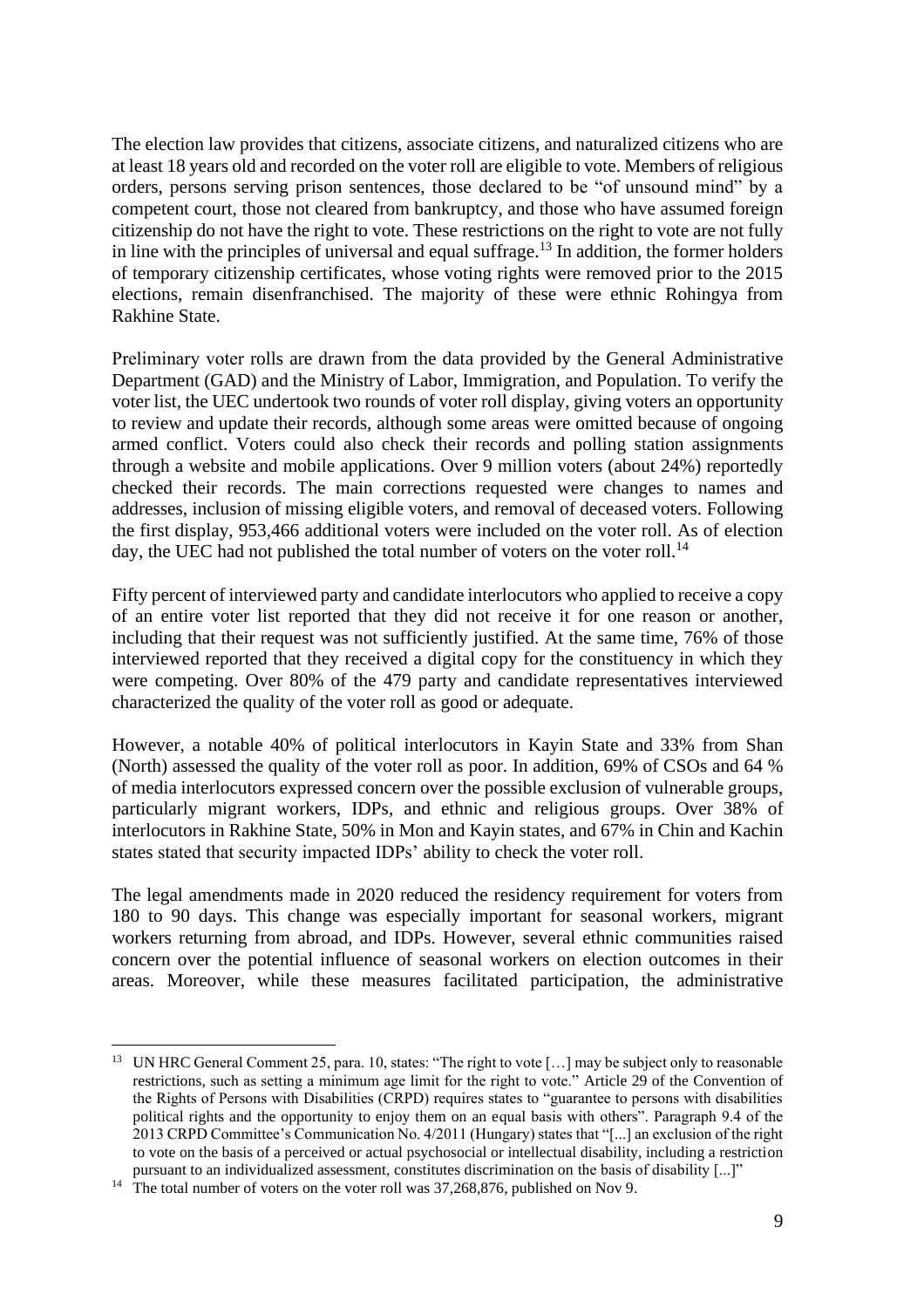procedures to transfer registration were described by a number of interlocutors as cumbersome because of documentation requirements.

# **Candidate Eligibility and Registration**

Out of 7,030 candidate nominations, 6,969 candidates were initially registered to contest the elections. Over 93% of the interviewed candidates and political party representatives stated that they had an opportunity to correct mistakes in their nomination documentation; 92% reported that subcommissions displayed the lists of prospective candidates following registration; and 98% confirmed that the scrutiny of their nomination documentation took place within the legal deadlines.

Following the certification of candidate lists, approximately 1,317 candidates were deregistered – nearly 19% of the total – and four candidates died. Most deregistered candidates (1,129) were from the United Democratic Party (UDP), which was dissolved by the UEC on Oct. 17. <sup>15</sup> On election day, there were an estimated 5,639 candidates representing 91 political parties and over 250 independent candidates. Deregistrations also occurred well into the campaign period, affecting the rights of individuals to stand, preventing political parties from replacing candidates, and potentially affecting the rights of voters who had already cast advance ballots. Because of the late timing, ballots were not reprinted or adjusted before election day, and voters were to be informed of changes through announcements and posters in subcommissions and in polling stations. The Center's observers noted that signs to inform voters that UDP candidates were cancelled were prominently placed at polling stations; however, publicly posted information on other excluded candidates were not in evidence.

Some 17 candidate nomination rejections and deregistrations were made on the grounds of candidates' parents not holding Myanmar citizenship at the time of their birth. Unclear changes in the classification of past citizenship documents have made the proof of parents' citizenship an opaque administrative barrier to determine eligibility. These difficulties disproportionately affected Muslim candidates and those of Chinese descent, and led to the exclusion of all Rohingya candidates. Many of these decisions were appealed, but the UEC and its subcommissions upheld the rejections. The Carter Center notes that the implementation of these citizenship-based candidate eligibility criteria resulted in unwarranted restrictions of fundamental political rights.

There are no legal requirements or special measures to encourage the participation of women as candidates. Only 16% of candidates were women, although there has been a gradual increase in the percentage of women candidates since 2010. While the number of women nominated by most political parties remained low, several parties have implemented internal equity policies and fielded 25% to 50% women candidates for the lower house of the national parliament. Interlocutors pointed to negative stereotypes, cultural and social factors, and structural disadvantages as challenges affecting the participation of women, with some highlighting the need for the adoption of special measures as a remedy.

## *Data Privacy and Protection*

<sup>&</sup>lt;sup>15</sup> According to the UEC, the dissolution of the party arose in connection to the UDP chairman's arrest as an escaped convict and allegations of financial impropriety.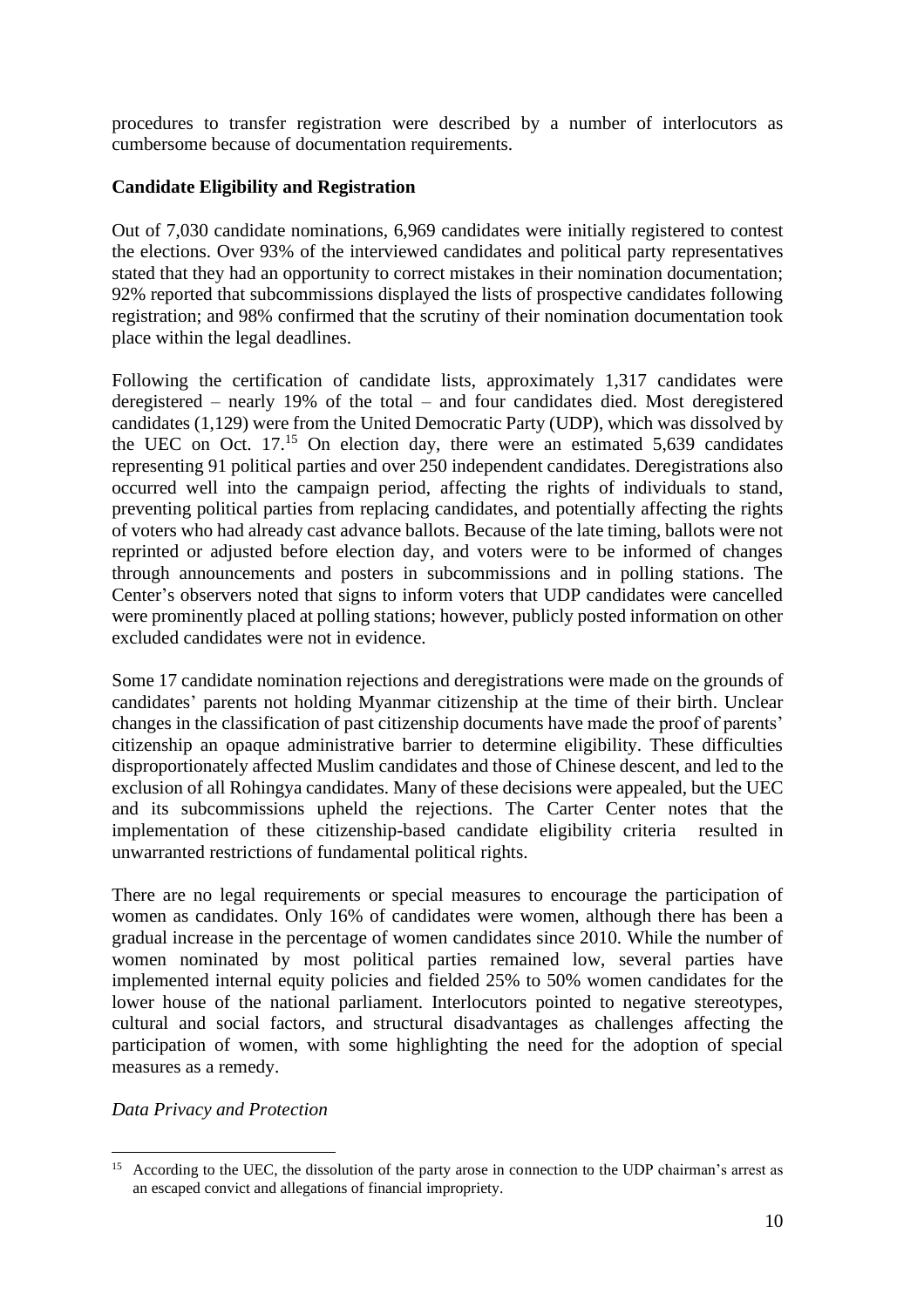Information about candidates published by the UEC via an app listed candidates' religious affiliation and ethnic identity. While a form annexed to bylaws required prospective candidates to identify their religion and ethnicity, this information is not listed among the eligibility criteria for candidates in either the constitution or election laws. Meanwhile, the election laws make the use of religion and race in campaigning an election malpractice.<sup>16</sup> The publication of this information could facilitate such malpractices. Further, the collection and publication of this data does not appear to comply with the right to privacy afforded by the constitution or with data protection measures recommended by international instruments to protect citizens' data.<sup>17</sup>

## **Political Space and the Campaign**

The COVID-19 pandemic had a considerable impact on the visibility and intensity of campaigning. With an upsurge in the numbers of infections in late August and September, the UEC imposed social distancing measures on campaign events and restrictions on largescale rallies. Although these were reasonable measures to limit the spread of infection, they also had the effect of limiting the opportunities for contestants to engage in traditional inperson campaigning, restricted their movement, and curbed the access of observers and local media. Variations in quarantine procedures across states and regions, as well as stayat-home orders in 22% of townships, compounded these challenges. Calls by a number of opposition parties to postpone the elections because of COVID-19 continued to be made well into the campaign period.

Carter Center long-term observers noted that in several areas, some candidates were not allowed to access villages by local residents and village administrators ostensibly because of fears of COVID-19. However, in several cases, candidate representatives suggested that these actions were politically motivated. In Rakhine State, campaigning was very limited because of the combined effects of insecurity, COVID-19 lockdown measures, and internet restrictions.

Despite these limitations, parties were generally able to reach out to voters through a variety of methods. The 60-day campaign predominantly featured smaller rallies and meetings, as well as vehicle convoys, loudspeakers, door-to-door canvassing, signboards, leaflets, and party merchandise. Several larger rallies were also held, some reportedly in breach of COVID-19 protocols. Although local authorities and police enforced regulations in some cases, several interlocutors in Ayeyarwady, Mandalay, and Shan (East) raised concerns over the lenience of authorities toward campaign events of both NLD and USDP parties, while others pointed to a lack of clarity as to which agencies were responsible for enforcement.

Election contestants are granted 15 minutes of free airtime on state radio and television to present their campaign programs. Because of COVID-19 restrictions, these opportunities had heightened importance, giving parties an opportunity to impart their messages to the public. However, several parties condemned the UEC's censorship of their campaign messages as part of a legally required preview of scripts. As many as 10 political parties gave up their airtime in protest against what they considered to be undue interference by the UEC with their right to freedom of expression. Many of the changes mandated by the

<sup>&</sup>lt;sup>16</sup> See Article  $66(k)$  of the parliament election laws.

<sup>&</sup>lt;sup>17</sup> U.N. General Assembly Resolution 73/179, Dec. 17, 2018, on the right to privacy in the digital age [www.un.org/en/ga/search/view\\_doc.asp?symbol=A/RES/73/179.](http://www.un.org/en/ga/search/view_doc.asp?symbol=A/RES/73/179)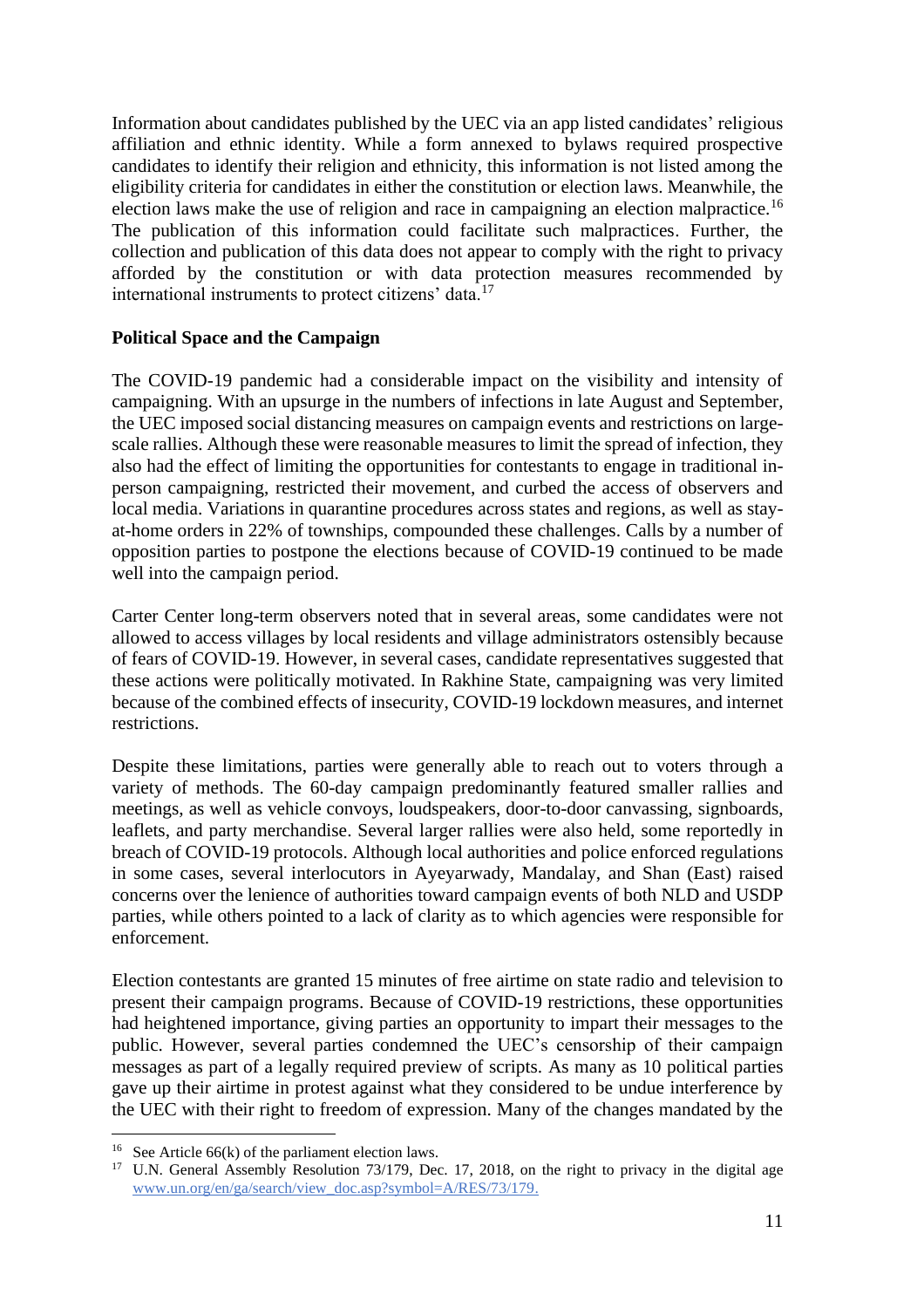UEC did not appear to adhere to international obligations regarding freedom of expression.<sup>18</sup>

Seventy percent of political parties and candidates interviewed in states and regions reported that the campaign conditions were equal for all contestants, while 62.5% reported that they themselves could campaign freely. Among those who described campaign conditions as unequal, the main concern was that the ruling party had an advantage because of greater access to venues. Overall, the UEC was reported to have facilitated contestants' access to public meeting venues, with only rare rejections based on COVID-19. However, cumbersome approval procedures were noted in some cases, while considerably increased costs associated with the conduct of COVID-19 compliant campaigning were also reported by several parties.

Over the last days of the campaign, public exchanges between the military and the president's office over the competency and transparency of the UEC escalated. Initially triggered by earlier announcements of postponed and cancelled elections, the exchange reignited over the organization and administration of advance voting. The military alleged UEC errors in the conduct of the elections, questioned the UEC's impartiality, and suggested that the government was ultimately responsible for ensuring the credibility of elections. The president's office issued a lengthy statement to rebut the allegations, leading to a response by the military about issues of constitutional interpretation. The exchanges raised concerns over the military's intervention in the election process.

### **Electoral Security**

The campaign environment outside the conflict zones was reported by interlocutors to be generally calm and peaceful. However, there were isolated instances of violence and clashes between NLD and USDP supporters, including one fatal incident. Two incidents involving explosives occurred in Nay Pyi Taw and Bago Region and were seen by stakeholders as attempts at election-related intimidation. Acts of vandalism and destruction of campaign signboards were reported; however, these were not widespread and did not appear to target any particular party.

Electoral security committees (ESCs) were formed in all townships in each state and region. However, several stakeholders noted that ESCs did not play a sufficiently active role in ensuring a secure environment during campaign events and attributed this to insufficient communication by the UEC and political parties with the police and ESCs.<sup>19</sup> In several townships in Kachin and Shan states where ethnic political parties were campaigning, there were reports of threats, interference, and special campaign rules being imposed by the military, militia groups, local border guards, or ethnic armed

<sup>&</sup>lt;sup>18</sup> ICCPR, Article 19. Media reports quoted a number of lines that party leaders said were cut. For example, the People's Party was told to cut the sentences "Local entrepreneurs are now facing major hardships in competing with foreign investors because of high bank interest rates. In collecting tax revenue, we will make sure to broaden the base for collecting taxes to avoid tax burdens and create a simple and fair tax revenue system." See Radio Free Asia, Sep. 30, 2020, at [www.rfa.org/english/news/myanmar/party](http://www.rfa.org/english/news/myanmar/party-censorship-09302020201609.html)[censorship-09302020201609.html.](http://www.rfa.org/english/news/myanmar/party-censorship-09302020201609.html)

<sup>&</sup>lt;sup>19</sup> See New Myanmar Foundation Recommendations on Electoral Disputes, Conflicts and Security for the 2020 General Election, dated Oct. 29. See also [www.mizzima.com/article/nmf-survey-finds-electoral](http://www.mizzima.com/article/nmf-survey-finds-electoral-security-support-weak)[security-support-weak](http://www.mizzima.com/article/nmf-survey-finds-electoral-security-support-weak) (accessed on Nov. 8.).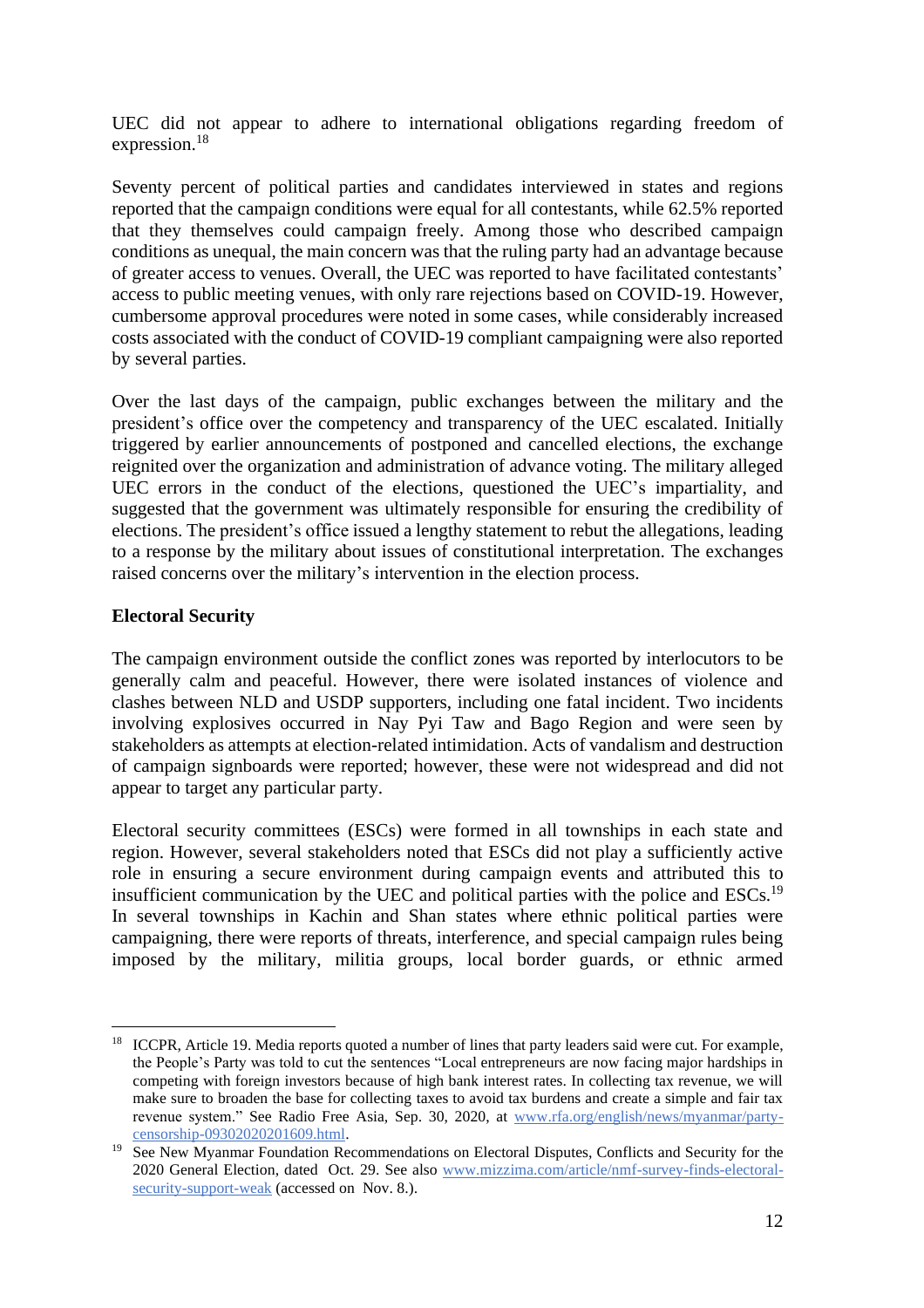organizations.<sup>20</sup> In Rakhine State on Oct. 14, three NLD candidates were abducted by the Arakan Army. Overall, 19% of political party interlocutors reported having encountered some form of violence, intimidation, or interference with their campaign efforts.

## **Social Media**

The Carter Center is observing the impact of social media on the elections, with a specific focus on Facebook as Myanmar's primary social media platform. The significant increase in the number of platform users since 2015 (over 350%) intensified concerns in the preelectoral period about potential abuse, including the use of fake accounts, misinformation, disinformation, hate speech, and speech that could increase the risk of violence.

Most political parties and many candidates actively used Facebook to reach their constituents. <sup>21</sup> Contestants generally refrained from using negative rhetoric or attacking opponents on their public pages or profiles. Negative content was generally found on groups and pages not directly linked to parties or candidates. Activity across party and candidate accounts increased rapidly as the official campaigning period began and remained at a high level until the campaign silence period. Based on Carter Center analysis, election-related activity on Facebook was substantially higher during this campaign than in 2015. Nevertheless, according to a survey conducted by the People's Alliance for Credible Elections (PACE), traditional media and institutions remain the main source of news for a sizeable portion of citizens.<sup>22</sup>

Figure 1: Posts and Interactions Across 20 Political Party Pages on Facebook<sup>23</sup>

<sup>&</sup>lt;sup>20</sup> For instance, the Ta'ang National Party (TNG) reported harassment and restrictions on campaigning imposed by the Restoration Council of Shan State/Shan State Army-South (SSA-South) in some areas, including Mongkai township. TNG also experienced attempts to prevent them from campaigning in Kutkai (Shan State North) and reported restrictions in nearby Kyaukme Township because of armed conflict. Separately, militia members in Kutkai and Muse townships were alleged to have instructed voters on how to vote and threatened to disrupt voting. Four parties reported restrictions in four village tracts in Monghsat (Shan State East) controlled by United Wa State Army (UWSA).

<sup>&</sup>lt;sup>21</sup> Based on Carter Center analysis, 78% of parties and at least 37% of candidates for the Union Parliament had a Facebook account in some form during the elections.

<sup>22</sup> See www.pacemyanmar.org/pre-election-2020/?fbclid=IwAR3xUjG5QHBDiGl4rMWEsl1Y7NNemf1xMN51XAqFS0pp-D3xW-m-xfteBo.

<sup>&</sup>lt;sup>23</sup> Data Source: CrowdTangle for the <sup>20</sup> political party pages with the highest number of interactions between Jun. 1 and Nov. 7, 2020 (Data as of Nov. 7).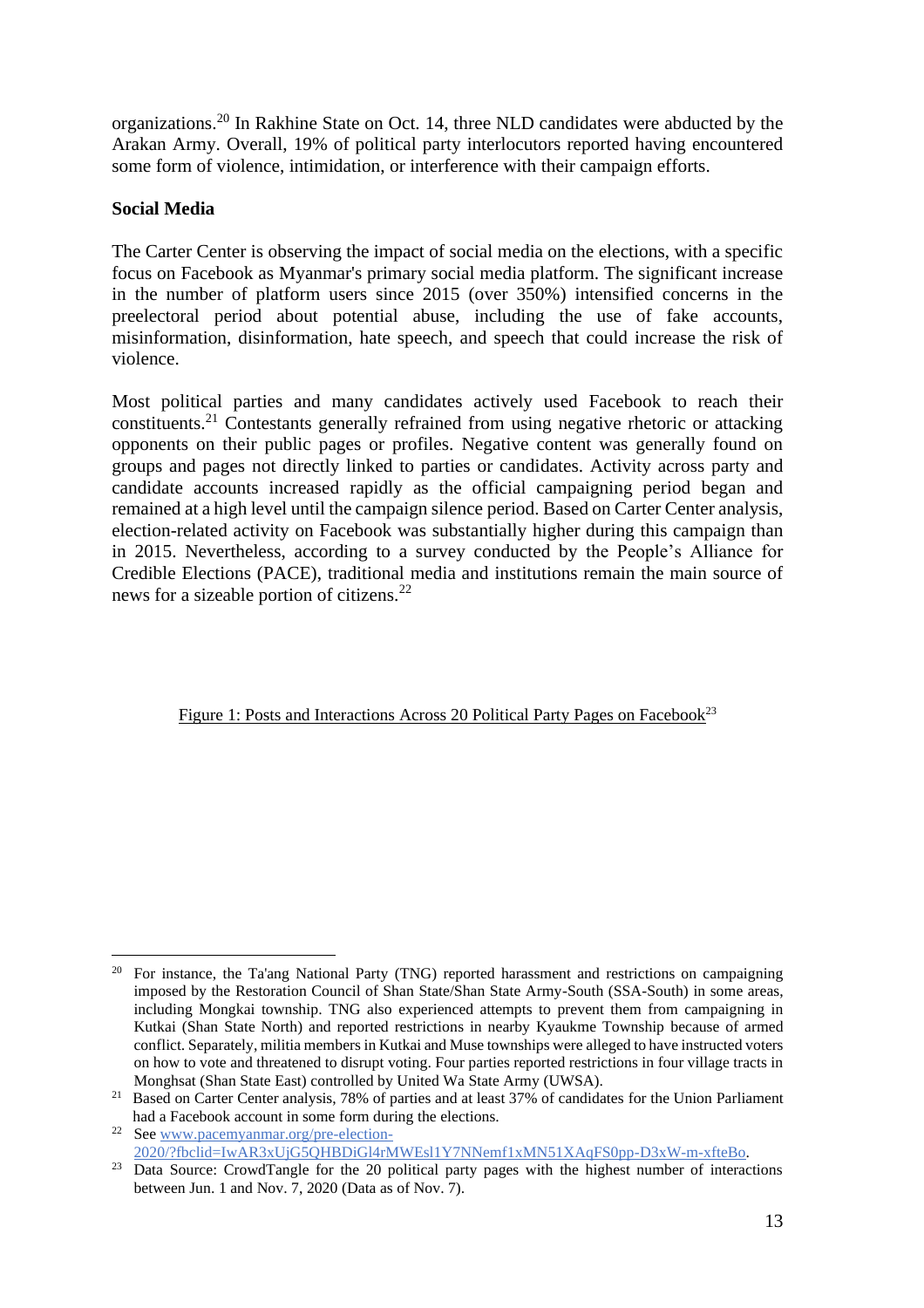

From Aug. 1 to Nov. 8, the Carter Center's social media monitoring identified instances of election-related disinformation (defined as deliberately making false, misleading, or unverified claims) being shared across Facebook, accessible to millions of users. <sup>24</sup> Posts containing disinformation often attacked a political party or candidate (mainly NLD or USDP candidates), frequently included hate speech directed at ethnic or religious minorities, and occasionally went viral (i.e., reaching a large audience quickly). At times, this information was posted by accounts that were, or appeared to be, coordinating to spread election disinformation and hate speech.

Harassing and hateful content directed at candidates was also observed throughout the campaign period. In some instances, women candidates were attacked in posts containing sexist and other derogatory language. Myanmar's first openly gay candidate also faced online harassment. In the last week of the campaign, monitors observed an increase in the number of posts about advance voting, with many spreading concerns about potential problems, and some including disinformation intended to undermine the credibility of the process and the election administration.

The legal framework does not contain specific provisions to regulate online campaign activities, although several provisions can be interpreted as applicable. In at least two instances, electoral authorities warned of legal action being taken against those sharing disinformation on Facebook.<sup>25</sup> The voluntary code of conduct signed by 65 political parties also covered online activities by parties and candidates. On Nov. 3, the UEC issued an announcement that campaign silence provisions also applied to online media and social networks.

### **Civil Society and Election Observation**

Positively, the 2020 amendments give observers a legal right to observe the electoral process. However, several changes to the UEC procedures in the runup to the elections raised concerns about the ability of citizen observers to access key aspects of the process

<sup>&</sup>lt;sup>24</sup> Disinformation is defined as deliberately making false, misleading, or unverified claims.

<sup>&</sup>lt;sup>25</sup> On Nov. 4, the UEC announced that the sharing of disinformation on Facebook is in violation of section 58(d) of the relevant Hluttaw Election Law, see [www.gnlm.com.mm/announcement-about-spreading](https://thecartercenter-my.sharepoint.com/personal/jonathan_stonestreet_cartercenter_org/Documents/OD%20JStonestreet/Myanmar/2020%20election/www.gnlm.com.mm/announcement-about-spreading-election-disinformation/)[election-disinformation/](https://thecartercenter-my.sharepoint.com/personal/jonathan_stonestreet_cartercenter_org/Documents/OD%20JStonestreet/Myanmar/2020%20election/www.gnlm.com.mm/announcement-about-spreading-election-disinformation/) (accessed Nov. 5). On Oct. 30, the Magway Region subcommission made an announcement about taking legal action against those sharing posts containing disinformation about a township-level election officer. The announcement appeared on the subcommission's verified Facebook page. See: www.facebook.com/111092773953507/posts/172507301145387/ (accessed Nov. 5).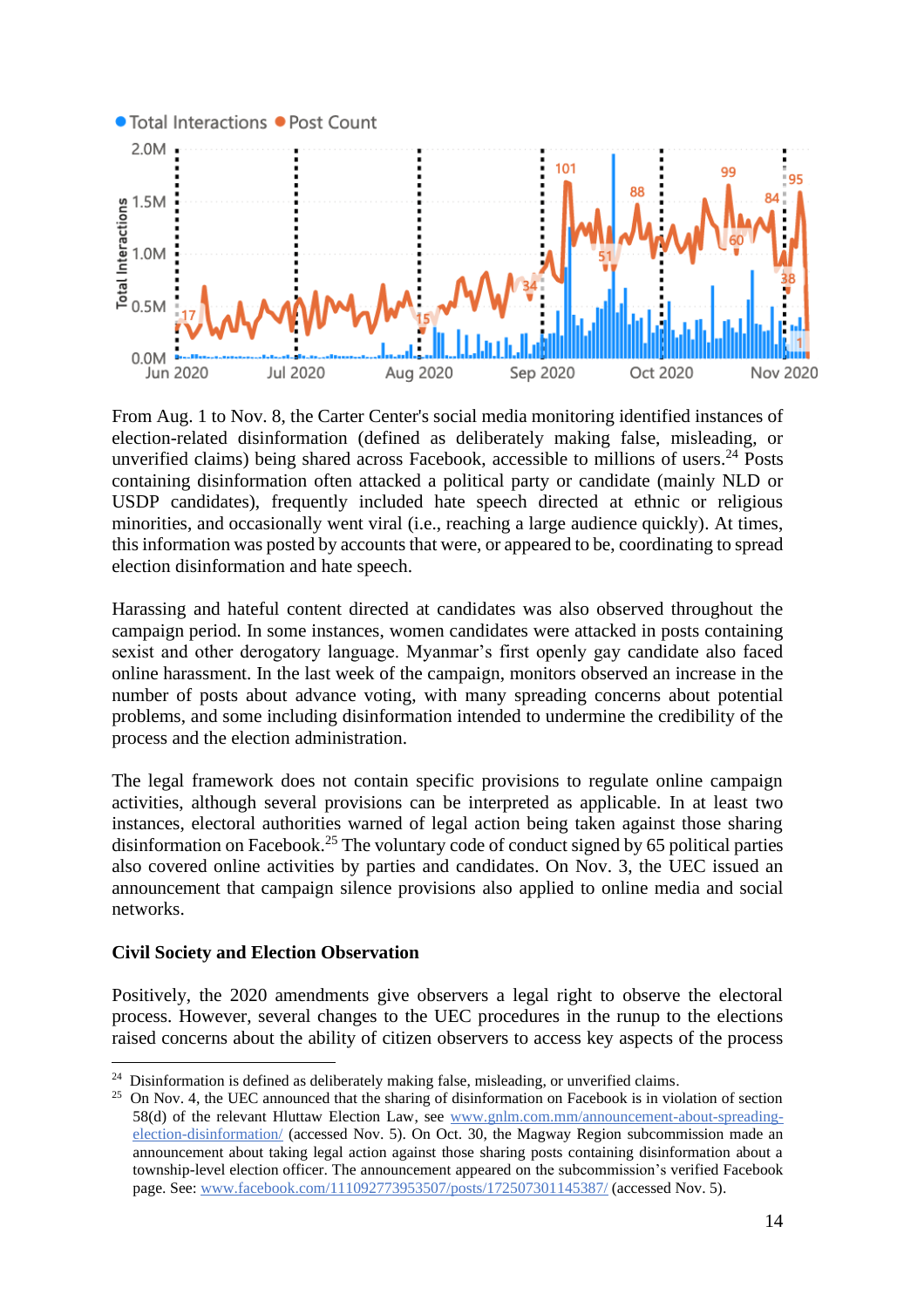and to conduct their activities freely. This included the removal of guarantees of protection and security, the withdrawal of permission to observe the printing of ballots and the resolution of election disputes, and the introduction of a requirement for citizen observers to preregister with subcommissions to be able to observe.

Additional accreditation requirements imposed on civil society organizations receiving international funding caused delays in accreditation and the beginning of observation activities by PACE and other organizations. The requirement communicated to international observers and diplomatic missions to disclose precise plans for election day deployment constitutes an unjustified limitation on the work of observers and undermines the transparency provided by independent election observation.

The UEC accredited 8,416 domestic observers from 12 CSOs and two CSO networks, and 137 observers from two international election observation missions ― the Asian Network for Free Elections (ANFREL) and The Carter Center ― as well as an election expert mission from the European Union, plus observers from diplomatic missions and service providers.

The Carter Center spoke with 176 interlocutors from 32 CSOs, and 83% of them stated that COVID–19 restrictions had impacted their activities and access to the process. Nevertheless, the majority reported having participated in voter roll updates, observed candidate registration, engaged in voter education and information activities, and continued to observe the campaign.

### **Electoral Dispute Resolution**

The law grants the UEC extensive powers to adjudicate complaints and appeals on all matters pertaining to elections. Contrary to international standards guaranteeing the right to an effective remedy, the decisions of the UEC are final and conclusive, and are not subject to judicial review.<sup>26</sup>

Allegations of minor campaign violations and breaches of the political party code of conduct were addressed by election mediation commissions established by the UEC. As an additional self-regulatory oversight mechanism, the campaign behavior of the 65 parties that signed the political party code of conduct was monitored by a committee of its signatories. Although decisions were not binding, parties and candidates found both mechanisms effective for diffusing tensions, building consensus, and addressing issues of minor misconduct and accusations.<sup>27</sup> Alleged or established perpetrators were asked not to repeat the behavior addressed by the complaint.

The UEC published an election dispute guide with templates for filing complaints and discussed dispute resolution with civil society and political parties, contributing to

<sup>&</sup>lt;sup>26</sup> The UDHR states, "Everyone has the right to an effective remedy by the competent national tribunals for acts violating the fundamental rights granted him by the constitution or by law," (Article 8), and "Everyone is entitled in full equality to a fair and public hearing by an independent and impartial tribunal, in the determination of his rights and obligations …." (Article 10). The ICCPR, Article 2, states, "… any person whose rights or freedoms as herein recognized are violated shall have an effective remedy.... Article 14.1 of the ICCPR states, "… everyone shall be entitled to a fair and public hearing by a competent, independent and impartial tribunal established by law."

<sup>&</sup>lt;sup>27</sup> At least 43 disputes were mediated by EMCs, dealing primarily with disturbance of campaign events (49%); illegal campaigning (20%); undue influence, violence, or threat (11%); and hate speech (7%).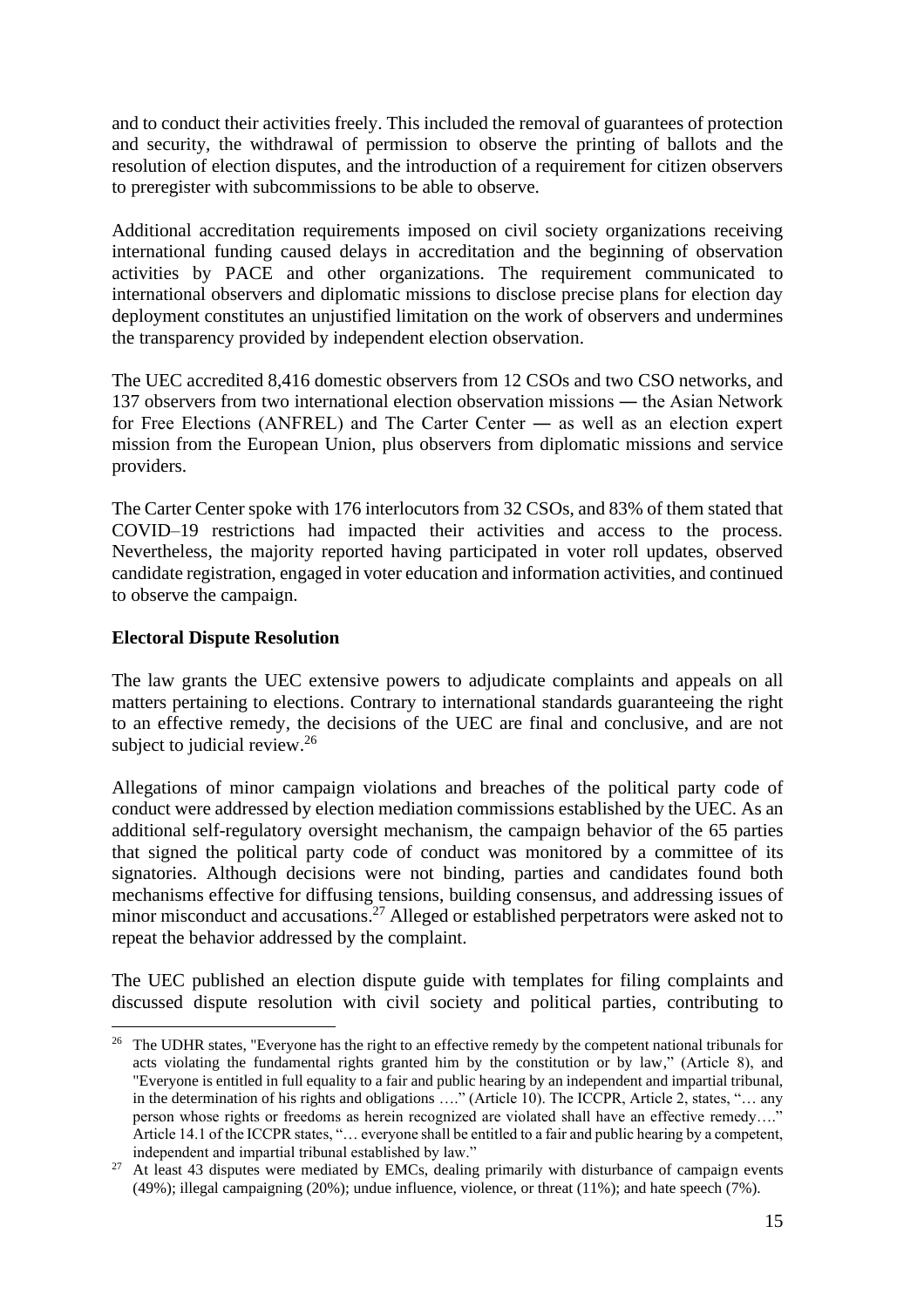transparency around the procedures for complaints and appeals. However, the UEC did not disclose the number and the nature of complaints filed at the union and lower levels or the efforts taken to address them. This detracted from the transparency of the process.

The law provides long timeframes  $-45$  days from the announcement of results – for the submission of postelection complaints with election tribunals to be established by the UEC. There are no deadlines for the review of complaints. Costs associated with the filing of postelection complaints and appeals remain prohibitively high.<sup>28</sup>

# **Advance Voting**

The election law allows for out-of-country voting (OCV) and out-of-constituency and inconstituency advance voting. OCV took place at some 45 embassies and consular offices abroad between Sept. 24 and Oct. 27. Over 100,000 citizens registered for OCV, an increase of over 300 percent from 2015, and an estimated 70 percent of those voted.

Out-of-constituency advance voting by students, detainees, hospital inpatients, military and their families, and other voters stationed outside their constituency was undertaken from Oct. 8-21. Its administration by the respective institutions remains opaque. Just as in 2015, this process lacked safeguards to ensure the secrecy and integrity of the vote, particularly for military personnel. Positively, based on a 2020 amendment to the bylaws, these voters were marked in the voter roll for election-day voting as a safeguard against potential multiple voting. Persons unable to return to their permanent residences because of COVID-19 travel restrictions voted at their temporary locations between Oct. 25 and Nov. 7.

In-constituency voters had an opportunity to cast advance votes at ward and village election subcommission offices. In addition, because of COVID-19, the UEC extended the right to vote at home to include those who were 60 years of age and above and who were in townships under stay-at-home orders or lived in densely populated areas. Homebound voting was carried out between Oct. 29 and Nov. 5.

Although a welcome measure to facilitate participation, the procedures for voting from home were criticized by some stakeholders as needing greater safeguards for secrecy and integrity of the vote, including for assisted voting. Concerns included unclear or inconsistently applied procedures, poor transparency, and absence of indelible ink, as well as the low quality of secrecy envelopes. The UEC dismissed some of the concerns as incorrect. However, it acknowledged and acted on several cases involving instances of multiple voting and the use of an unofficial stamp to mark the ballots. It also announced that administrative errors and the poor quality of materials would not impact the validity of advance votes.

## **Voting, Counting, Tabulation**

## *Silence Period*

A campaign silence period began at midnight on Nov. 6 and continued through election day. It required silence on social media as well as the removal of publicly displayed campaign materials. The mission observed that the silence period was nearly universally

<sup>&</sup>lt;sup>28</sup> It costs 500,000 Kyat (about US\$380) to file a complaint with the UEC, and 300,000 Kyat (about US\$230) to appeal against an election tribunal's decision. Respondents wishing to counterclaim against the applicant must also pay a fee of 500,000 Kyat.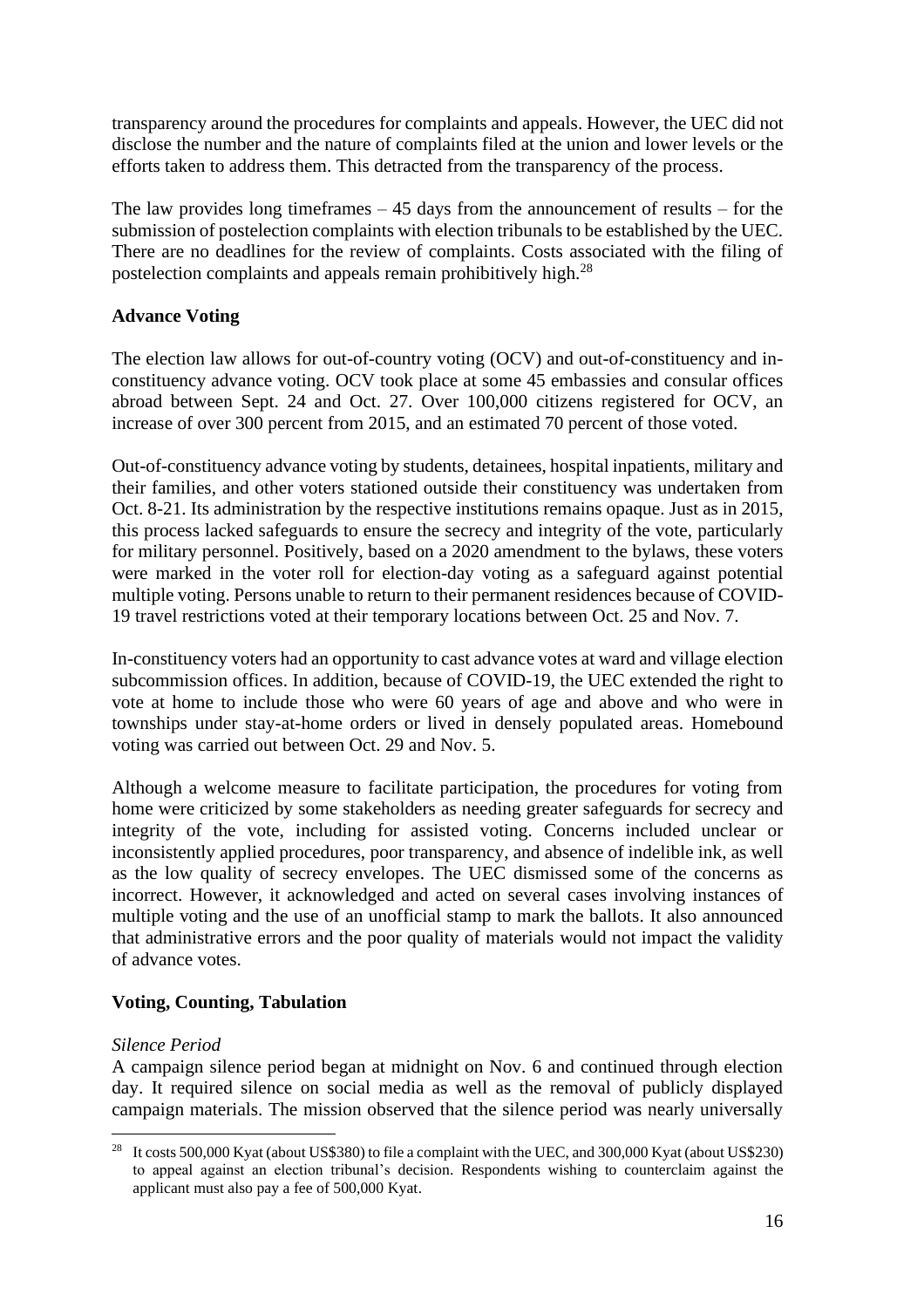observed by candidates and political parties. The Carter Center's social media monitoring team identified infractions on Facebook pages apparently managed by two parties and 20 candidates.

#### *Election Day*

Throughout the country, election day appeared to proceed calmly, with no major irregularities reported. Carter Center observers were deployed to 10 of the 14 states and regions (all but Rakhine, Kayah, and Chin states and Tanintharyi Region). As of the evening of Nov. 9, the UEC had not announced final voter turnout figures.

Mission observers were present for the opening of 19 polling stations. All opened no later than 6:15 a.m. Almost all stations had between 30 and 100 voters waiting in the queue. Overall, opening procedures were assessed positively in all polling stations observed. With a few exceptions, such as not showing the ballot box to be empty and not reading aloud ballot box seal numbers, established procedures were followed in the polling stations observed.

Mission observers visited 234 polling stations. They estimated that most voters spent an average of 30 minutes in a queue and took nine minutes to be processed and to cast their vote. Candidate agents were present in 98% of stations observed, while citizen observers were present in 31%, with access to polling stations rarely a problem. COVID-19 mitigating measures, particularly social distancing, were followed inside of polling stations, although this was challenging in some sites because of infrastructure. In lines outside polling stations, voters did not always comply with social distancing measures. Personal protective equipment was available at almost all polling stations.

Voter lists were displayed outside polling stations in almost all cases. In one instance, 82 voters were not on the voter roll, but most were permitted to vote after presenting voter slips or ID cards.<sup>29</sup> The media also reported that some voters were missing from lists for ethnic affairs minister races in Mandalay and Yangon regions. Mission observers noted that names of voters who had voted in advance were underlined with red pen in the voter roll in nearly 92% of polling stations observed. Form 13, which contains advance voters' names, was published outside nearly 82% of polling stations observed.<sup>30</sup>

The election environment and conduct of voting were assessed as very good in 54% of the 234 polling stations observed and as reasonable in 41% of those stations. Mission observers characterized the overall process as smooth and transparent, with a high level of compliance with procedures. However, observers witnessed some problems where the layout of polling stations was not in accordance with regulations. This sometimes led to problems complying with COVID-19 mitigation measures (38 cases); at other times, the layout did not effectively facilitate the flow of voters (25 cases); and in other places there was an insufficient number of staff working at the polling station for an efficient and orderly process (11 cases). Voters' understanding of the procedures was assessed as inadequate in 30 cases, which may indicate lack of voter education.

<sup>&</sup>lt;sup>29</sup> Voters are recorded in up to four voter rolls (one per election race) in each polling station. These voters were reported to be found on other voter rolls and were therefore allowed to vote in a race in which they were not listed.

<sup>30</sup> Form 13 was not published in 18.4% of stations observed, and in 8.8% of polling stations observed, advance voters' names were not underlined in the main voting roll (Form 1).